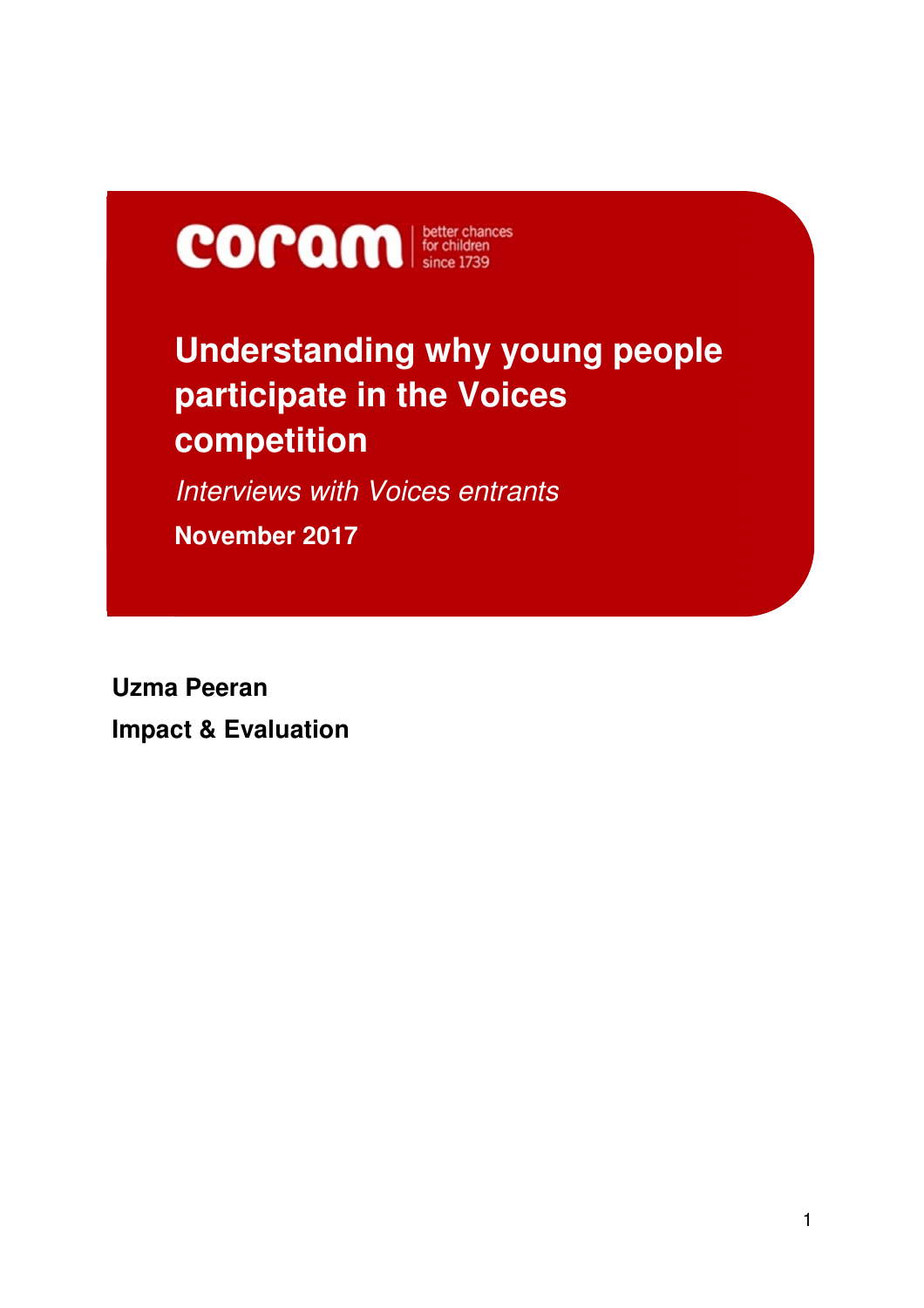# **Contents**

| 1.                                                                   |                                                                     |  |
|----------------------------------------------------------------------|---------------------------------------------------------------------|--|
| 2.                                                                   |                                                                     |  |
| 3.                                                                   |                                                                     |  |
| How young people benefited from participating in the competition  13 |                                                                     |  |
| 1.                                                                   |                                                                     |  |
| 2.                                                                   |                                                                     |  |
| 3.                                                                   |                                                                     |  |
| 4.                                                                   |                                                                     |  |
| 5.                                                                   |                                                                     |  |
| 6.                                                                   |                                                                     |  |
|                                                                      |                                                                     |  |
|                                                                      |                                                                     |  |
| 1.                                                                   | Opening the competition up to different kinds of written entries 20 |  |
| 2.                                                                   |                                                                     |  |
| 3.                                                                   |                                                                     |  |
|                                                                      |                                                                     |  |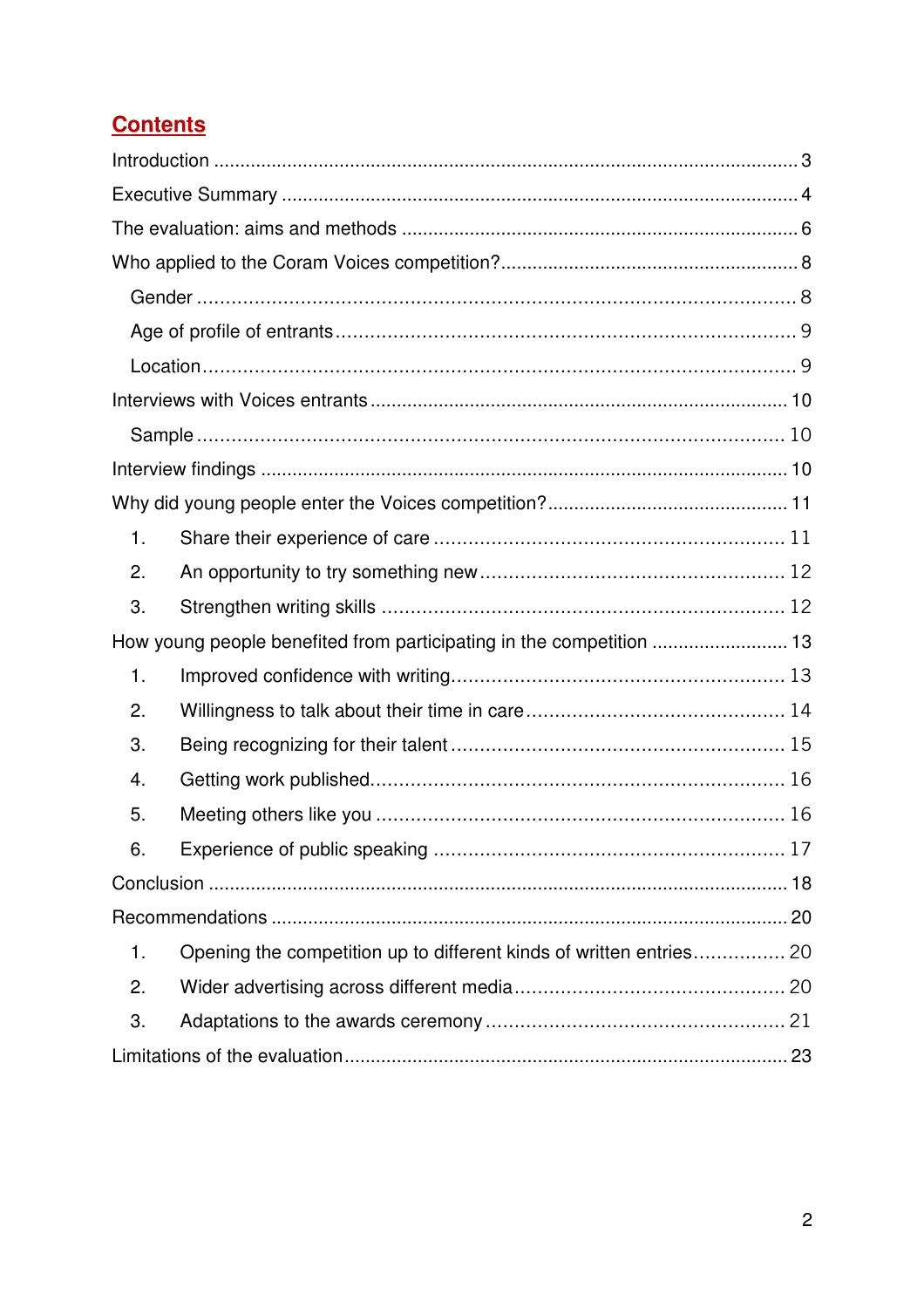# **Introduction**

Coram Voice is a youth advocacy organisation which helps young people to access support and become involved in decisions made about their lives. It supports children in care and after care, as well as those who are otherwise in need and dependent on the state, to ensure that they are treated fairly.

Coram Voice provides advocates, a national helpline and trained independent visitors for young people in children's homes, adolescent mental health settings and residential units. The team also works with local authorities to understand children's experiences of the care system.

'Voices' is a national writing competition that was launched by Coram Voice in 2016 specifically for children who have experience of the UK care system. The competition invites all children in the UK (aged between 7 and 25) to write something about their time as a child in care based around a given theme, this year entrants were provided with the theme of 'New Beginnings'.

All shortlisted entrants are invited to attend an awards ceremony where the winners of the Voices competition are announced. In 2017 the event was hosted by actor and *Doctor Who* star Peter Capaldi. Four winners are chosen by a panel of judges for the following categories: (1) primary school winner (2) secondary school winner (3) care leavers' winner and (4) special award for migrant child in care or care leaver.

All young people who were shortlisted for the Voices competition since it launched will be showcased in a new app. Coram Voice has teamed up with educational publisher Pearson Publishing to launch *Creative Voices,* a free app featuring an anthology of writing by children in care.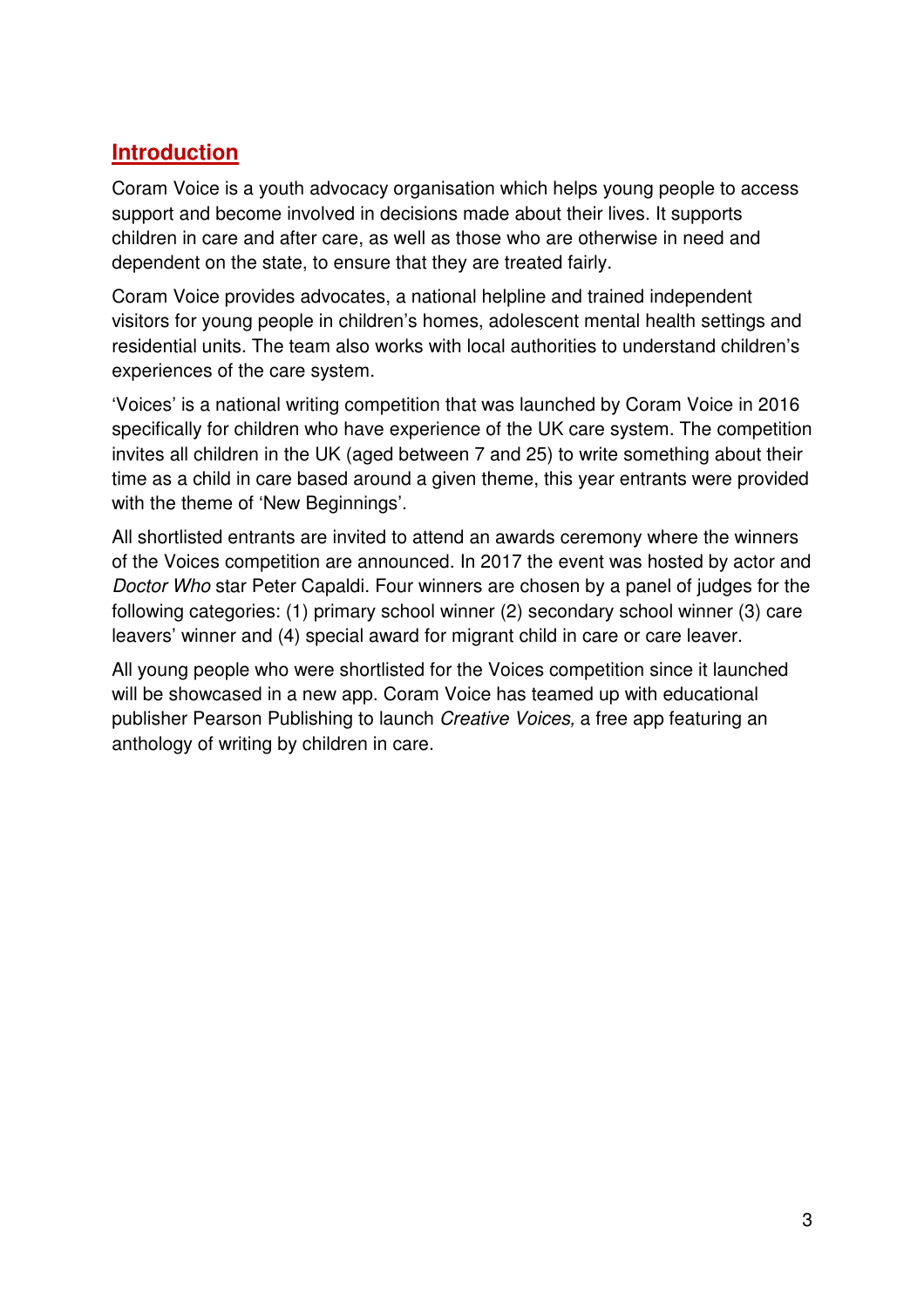# **Executive Summary**

Coram's Impact and Evaluation team conducted eleven interviews with young people who entered the Voices competition to find out why young people decided to apply and if their experience of the competition had helped them in any way. Key findings gathered from these interviews are listed below.

**1. Why young people applied to the competition** 

Young people applied for one of three main reasons:

- 1. To share their experience of care with others
- 2. To try something new
- 3. To strengthen their writing skills

#### **2. How young people benefit from participating in the competition**

All young people felt that they had benefited from participating in the competition by at least one of the following ways:

- **a) Inspired them to write more**
- $\circ$  Ten out of the eleven young people stated that applying to the Coram Voices competition had inspired them to write more.

#### **b) Improved their writing skills**

o Six young people believed that by entering the competition, they had improved their writing skills.

#### **c) Came to terms with being in care**

o Four young people believed applying for the Coram Voices competition had helped them to come to terms with living in care.

#### **d) Being recognized for their talent**

o All young people appreciated being distinguished because of their writing skills rather than what they have been through.

#### **e) Getting their work published**

- o Following on from the competition, three young people were offered the chance to publish their entry online.
- **f) Meeting other children in care**
- **g) Gaining experience of public speaking**

#### **3. What can be done to improve the competition?**

- Five young people suggested accepting different types of written entries, for example: song, rap, comic strip.
- All young people found out about the competition from a trusted adult. It was suggested that more thought could be given to enabling the Coram Voice competition to reach children in care directly; one young person suggested using social media.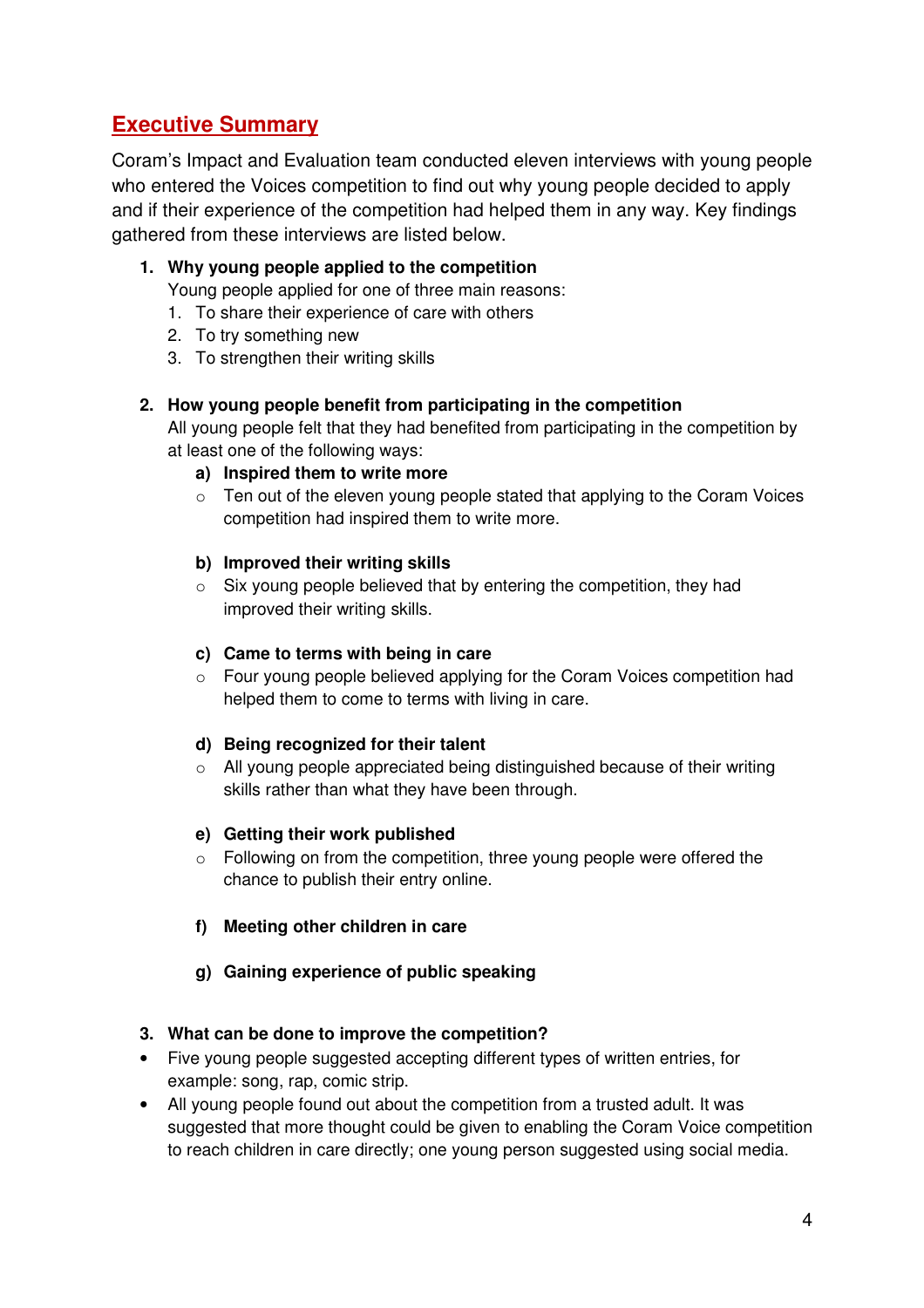- Two young people would have preferred to receive information about the awards ceremony earlier in order to plan for their trip.
- Two young people suggested they would have found it helpful if the organizers had introduced icebreakers at the awards ceremony.
- One young person suggested inviting a professional poet to the awards event.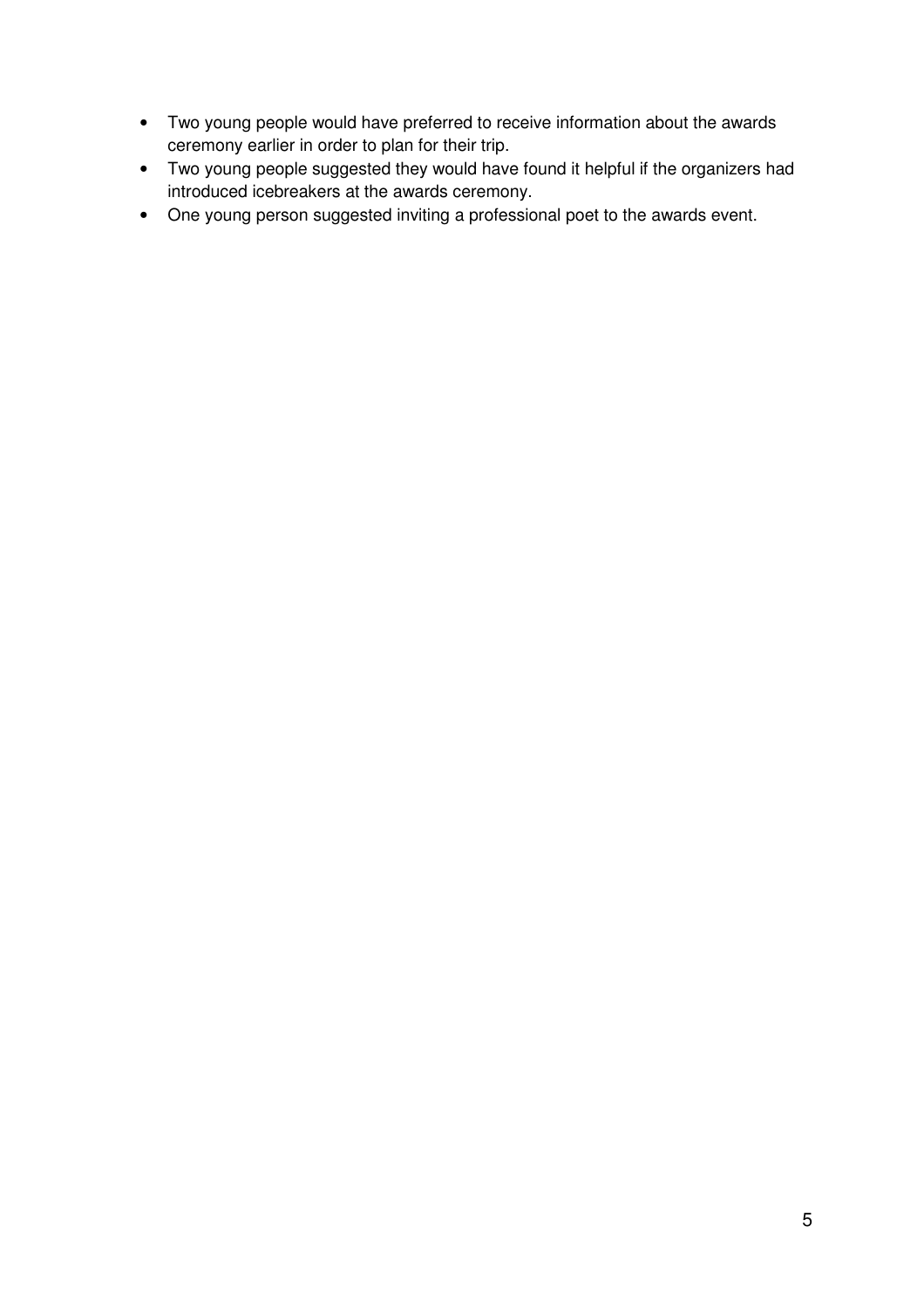# **The evaluation: aims and methods**

### **Aim**

Coram's Impact and Evaluation team was commissioned as part of the HALO programme to carry out an independent evaluation of the Voices competition.

The aim of the evaluation was to find out who is participating in the Voices competition and whether taking part benefits entrants in any way. Six key research questions were designed to address these points in detail:

- 1. What kind of young people is the competition attracting?
- 2. How did young people find out about the competition?
- 3. What encouraged (and discouraged) young people to apply for the writing competition?
- 4. Have young people benefited from participating in the competition? If so, how?
- 5. Have young people taken part in similar activities? How does the Voices competition compare?
- 6. Is there anything Coram Voice could do to improve the competition?

### **Method**

The evaluation employed a mixed method design: analysing quantitative demographic data and carrying out qualitative semi-structured interviews with children and young people.

*Demographic data* 

Since the launch of the Voices competition in 2016, Voices have requested entrants to complete a demographic form that seeks information about their gender, age, and locality. The evaluation analysed this demographic data (after making it anonymous) to find out who is most likely to take part in the competition.

*Interviews with children and young people* 

Qualitative interviews were carried out in order to gather an in-depth understanding of children and young people's experiences of the competition and discover how the competition may have impacted on their lives.

Entrants, who were aged between 12 and 25 and had been shortlisted for either the Voices 2016 or 2017 competition, were sent an email that invited them to take part in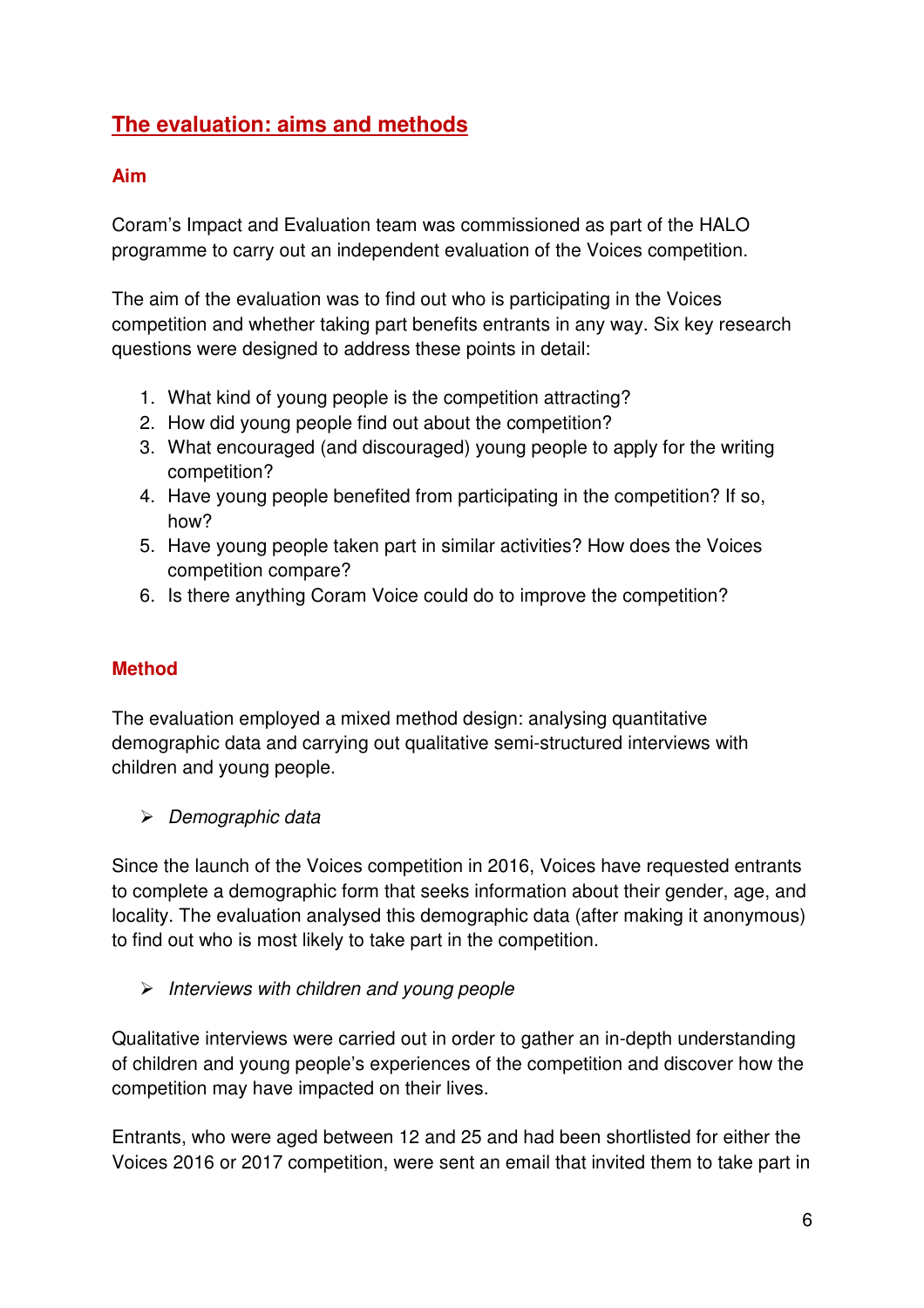a semi-structured telephone interview. Eleven children and young people responded and were interviewed for this evaluation.

Parental consent was obtained from children aged 16 and below. For interviewees who were living in care and aged under 16, consent was accepted from the child's carer. As part of giving consent, the child's carer was also asked to inform the child's social worker about these interviews.

The evaluation targeted shortlisted entrants as these young people would be the most invested in the competition and would also be able to offer their views on the awards ceremony organized by Coram Voice. Although data may be richer as a result, it does limit our ability to apply findings to all young people who applied to the competition; this is discussed further in the limitations section of this report.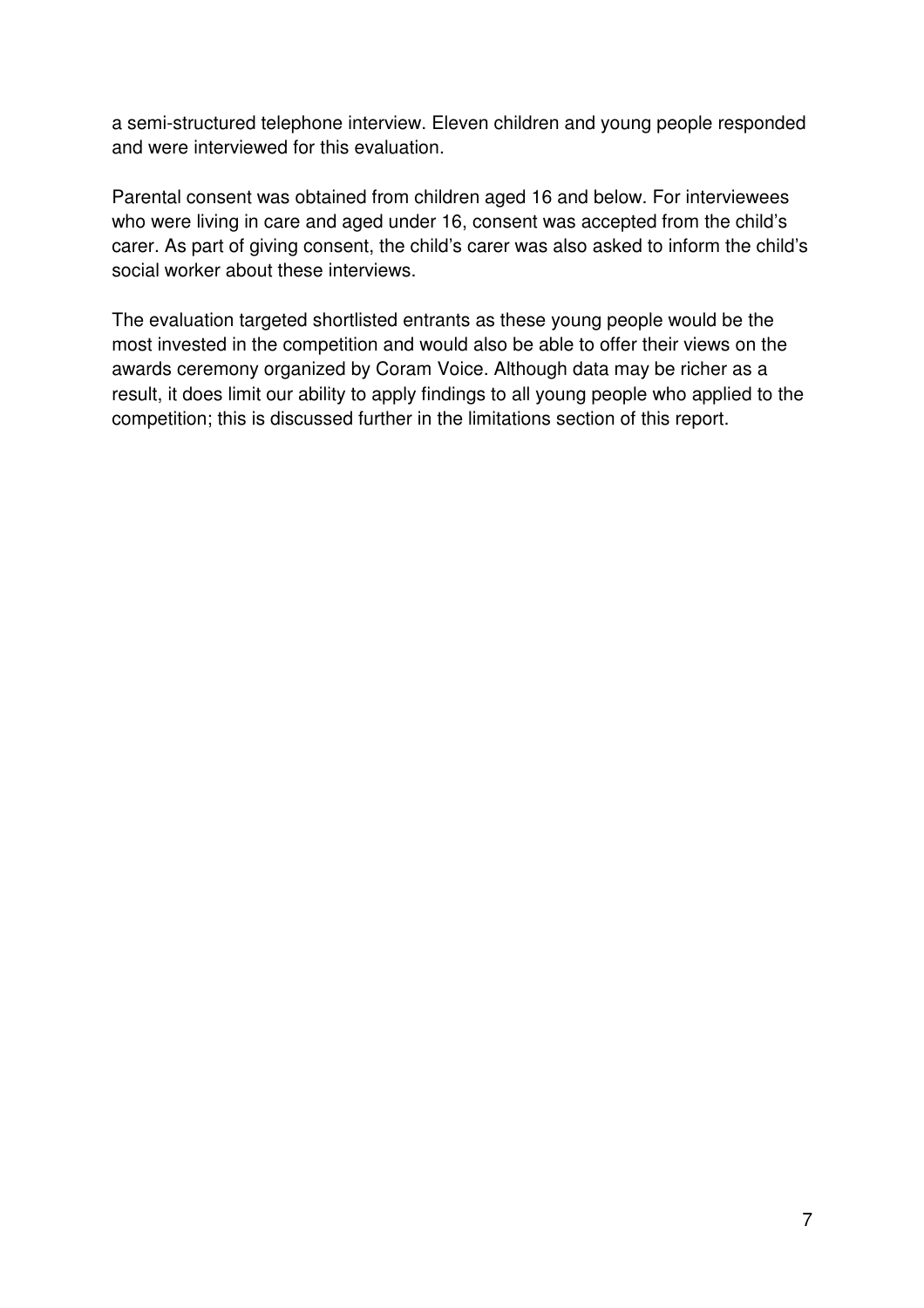# **Who applied to the Coram Voices competition?**

One of the aims of the evaluation was to understand what kind of young people the competition is attracting. The Coram Voices competition has been running for two years (2016 and 2017) and each year it has requested entrants to complete a demographic form when they submit their entry. Using the data collected from these demographic forms we can find out the characteristics of those who entered the Voices competition. Results show that girls in secondary school, aged between 12 and 18, are most likely to take part.

In total, Coram Voice has received 151 entries to their Voices competition since it launched in 2016: 59 applications in 2016 and 92 applications in 2017 (see table 1). During 2017, applications increased by 56%, Coram Voice received 33 more entries in 2017 compared with 2016.

| Table 1: Number of competition entries |
|----------------------------------------|
|----------------------------------------|

| entry | Year of Number of<br>entries |
|-------|------------------------------|
| 2016  | 59                           |
| 2017  | 92                           |
| Total | 151                          |

### **Gender**

More females have taken part in the competition then males. Out of the total number of applications Voices has received (151), 70% (104) have been from females and 30% (44) from males (1 young person preferred not to say and 2 left this question blank).

However this year, the competition did see an 11% percentage point increase in male participation; in 2016, 23% of competition entries were submitted by males, this increased to 34% in 2017 (see table 2).

*Table 2: Percentage of male and female participation in Voices 2016 and 2017* 

|              | 2016 2017  |           |
|--------------|------------|-----------|
| Female       | 77%        | .66%      |
| Male         | $23\%$ 34% |           |
| <b>Total</b> |            | 100% 100% |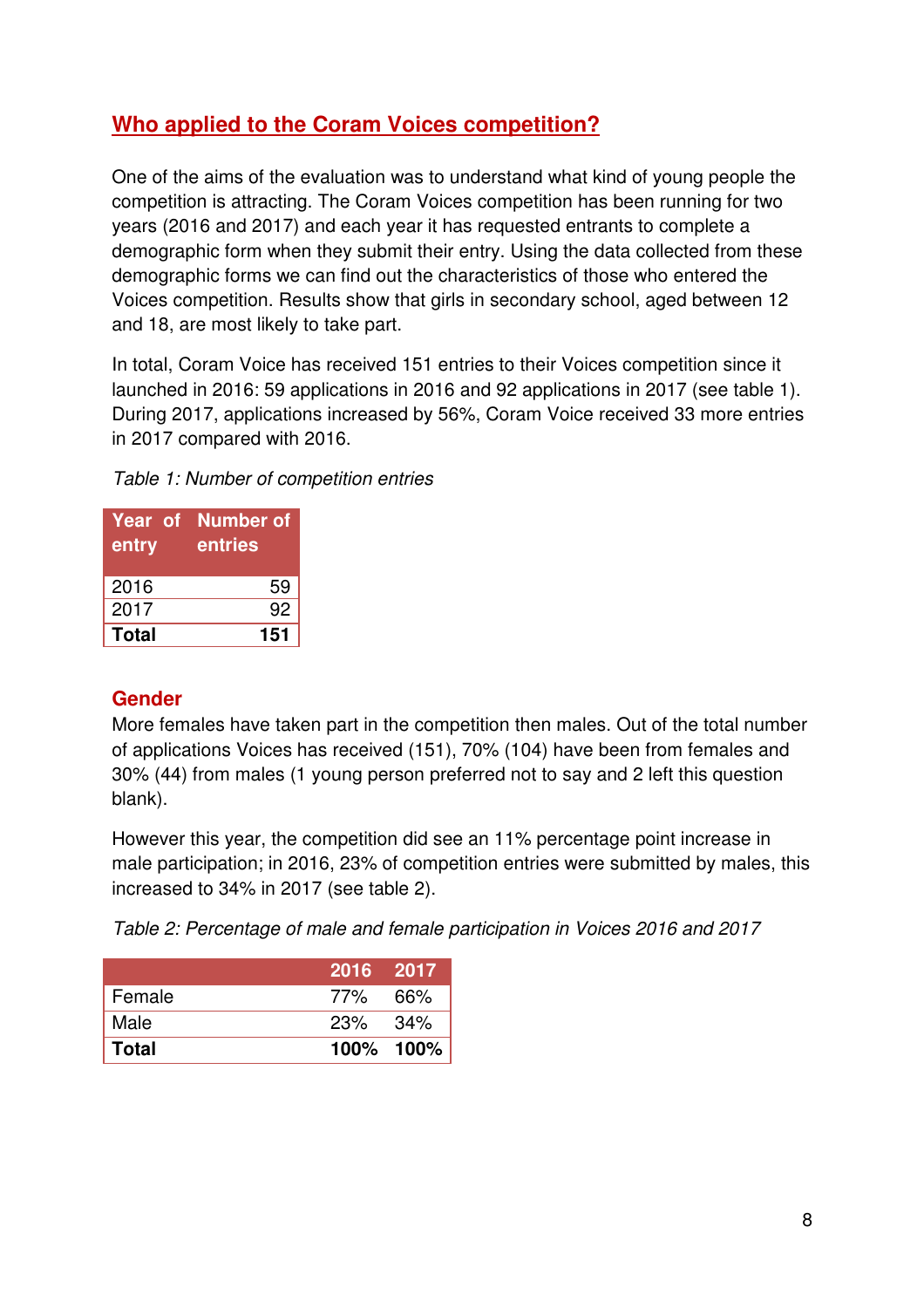# **Age of profile of entrants**

The competition is open to all children and young people aged 5 to 25, who have experience of the care system. Data shows that children and young people of all ages are applying; but the competition is most popular with secondary school students (aged between 12 and 18).

In 2016, secondary pupils represented 46% of all entries, similarly in 2017, 60% of all entries were submitted by secondary students, see figure 1 below. Voices attracted nearly double the number of entries from secondary students in 2017 (51), compared with 2016 (26). In addition, the eleven child migrants who took part in the competition in 2017 were aged between 12 and 19.



#### **Figure 1: Age of entrants**

During the most recent year of the competition (2017), participation from children in primary school (younger than 12 years) and those who have left school (aged 19 to 25) dropped. In 2016, primary children represented 30% of all entries, this fell to 20% in 2017. Similarly in 2017, 21% of entries submitted were from young people aged between 19 and 25, this is 4% lower than 2016.

# **Location**

Demographic data reveals that every year the Voices competition attracts entries from across the country. Nearly a quarter of entries have come from those who live in London, in 2016: 23% and 2017:22%. Across the two years (2016 and 2017), the competition has received an equal number of applications from those who live in east, south east and south west of England for example places like Buckinghamshire, Essex and Exeter. For the first time, this year the competition received entries from Scotland and Wales.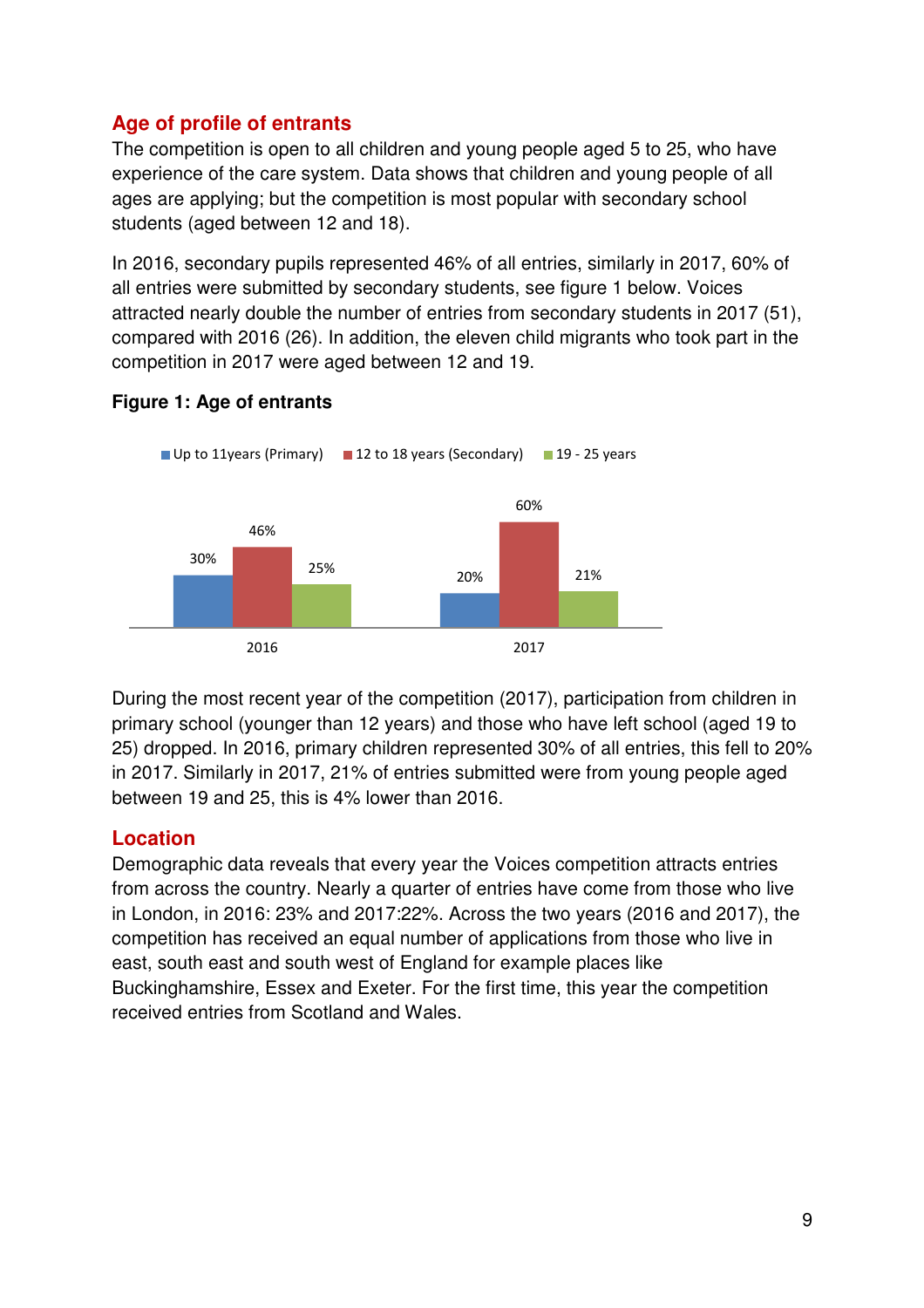# **Interviews with Voices entrants**

Eleven interviews were conducted with children and young people, all of whom who were shortlisted for the Voices competition in 2016 and 2017; to explore how the competition may have impacted on their lives. In 2017, 24% of entrants were shortlisted.

### **Sample**

Four females and seven males were interviewed. Most interviewees (7) were in secondary school aged between 14 and 18, three of these young people were child migrants. Four care leavers were also interviewed, who were aged between 21 to 24 years.

Five interviewees were chosen as winners for the following categories: secondary school winner, care leaver winner and special migrant award.

# **Interview findings**

The young people we contacted were very pleased to have had the opportunity to participate in the Coram Voices competition. They valued the initiative as a means of offering young people a chance to share their experiences of the care system in a safe and anonymous way. All young people involved in this evaluation believed they had benefitted from taking part in the competition and would recommend others who have experience of care to apply. To preserve anonymity and confidentiality of participants, pseudonyms have been used to discuss interview findings in the following sections.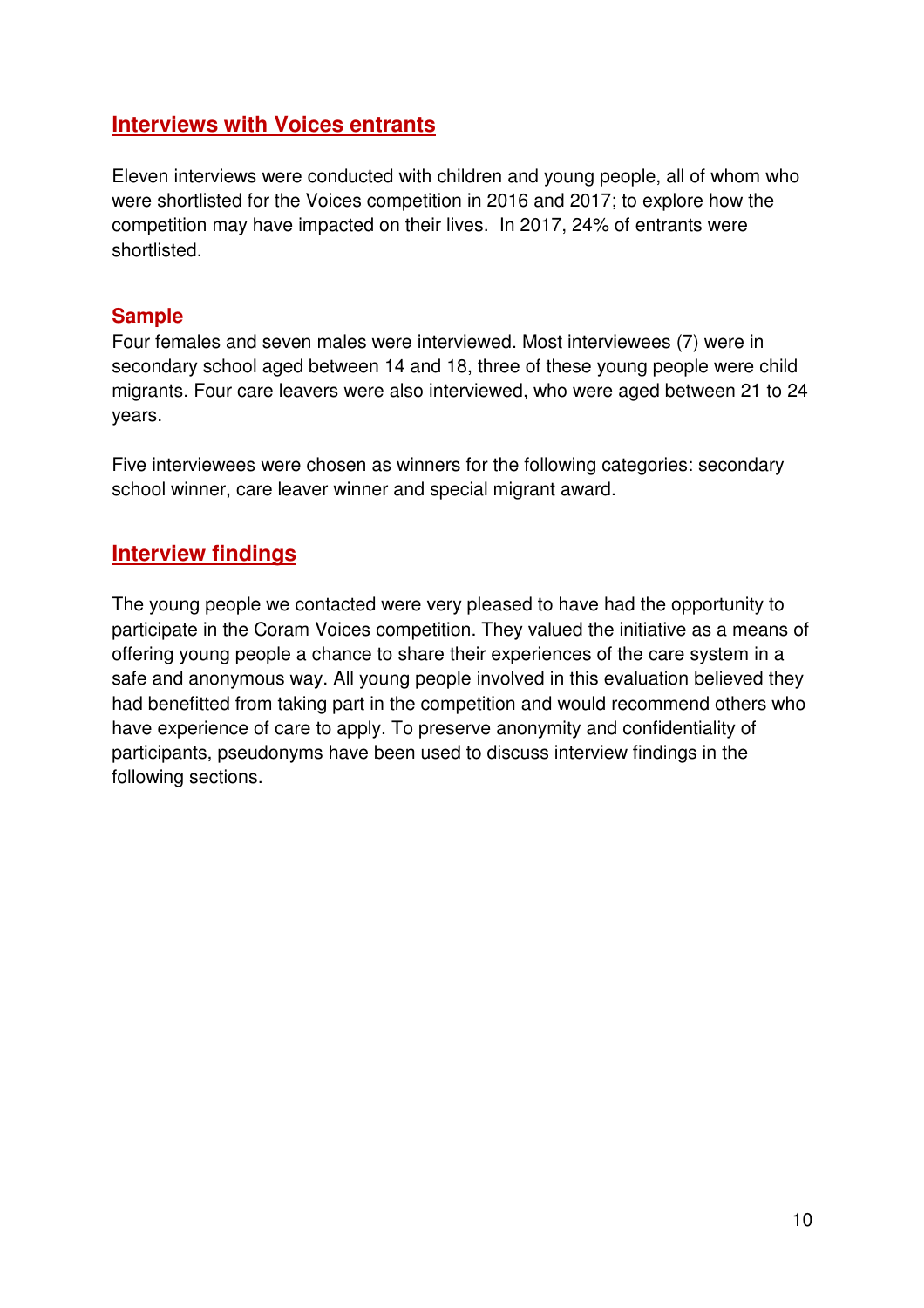# **Why did young people enter the Voices competition?**

In order to understand what attracts young people to apply to the Voices competition, all eleven participants were asked to explain how they heard about the competition and why they had entered.

Nine of the eleven young people told us how they heard about the competition, all of whom had been encouraged to apply by a trusted adult who was familiar with Coram. Three of these young people were recommended to enter by professionals who worked in local children's services including foster carers and youth advisors. Three young people found out about the competition from Coram employees directly and a further three heard about the competition from other organizations including Care Free, the Dost centre for young refugees & migrants and the school. Interestingly, none of the young people discovered the competition by themselves but relied on word of mouth.

All eleven interviewees provided details about why they decided to apply to the competition and revealed three key motivations: (1) an opportunity to share their experience of care with others (2) a chance to try something new and (3) a way they could strengthen their writing skills. These reasons are discussed in detail below.

# **1. Share their experience of care**

All young people described the Voices competition as a unique opportunity to write about and share their experiences of the care system anonymously. Nobody had come across or knew of a similar opportunity available and this largely contributed to their decision to apply. The Voices competition presented most young people with the chance to share their opinions and experiences of care publicly for the first time:

*"I've always thought maybe I should write something or a blog [about my experience of care] and then I saw this"* 

### **a. Using their voice for change**

Most young people believed that the competition was not only an opportunity to showcase their work but a chance to attract positive attention and offer the public an improved understanding about children in care. Specifically for instance, Javid<sup>1</sup> saw the Voices competition as an opportunity to share a positive message about child migrants:

*"[The competition was] an opportunity to tell people my story and let them hear my voice and to show them we [child migrants] are something else. We have some skills and we are not just here to get benefits, we are here to improve our skills"* 

Scott hoped that by sharing his story he could encourage more adults to foster young people:

 $<sup>1</sup>$  Names have been changed in this report.</sup>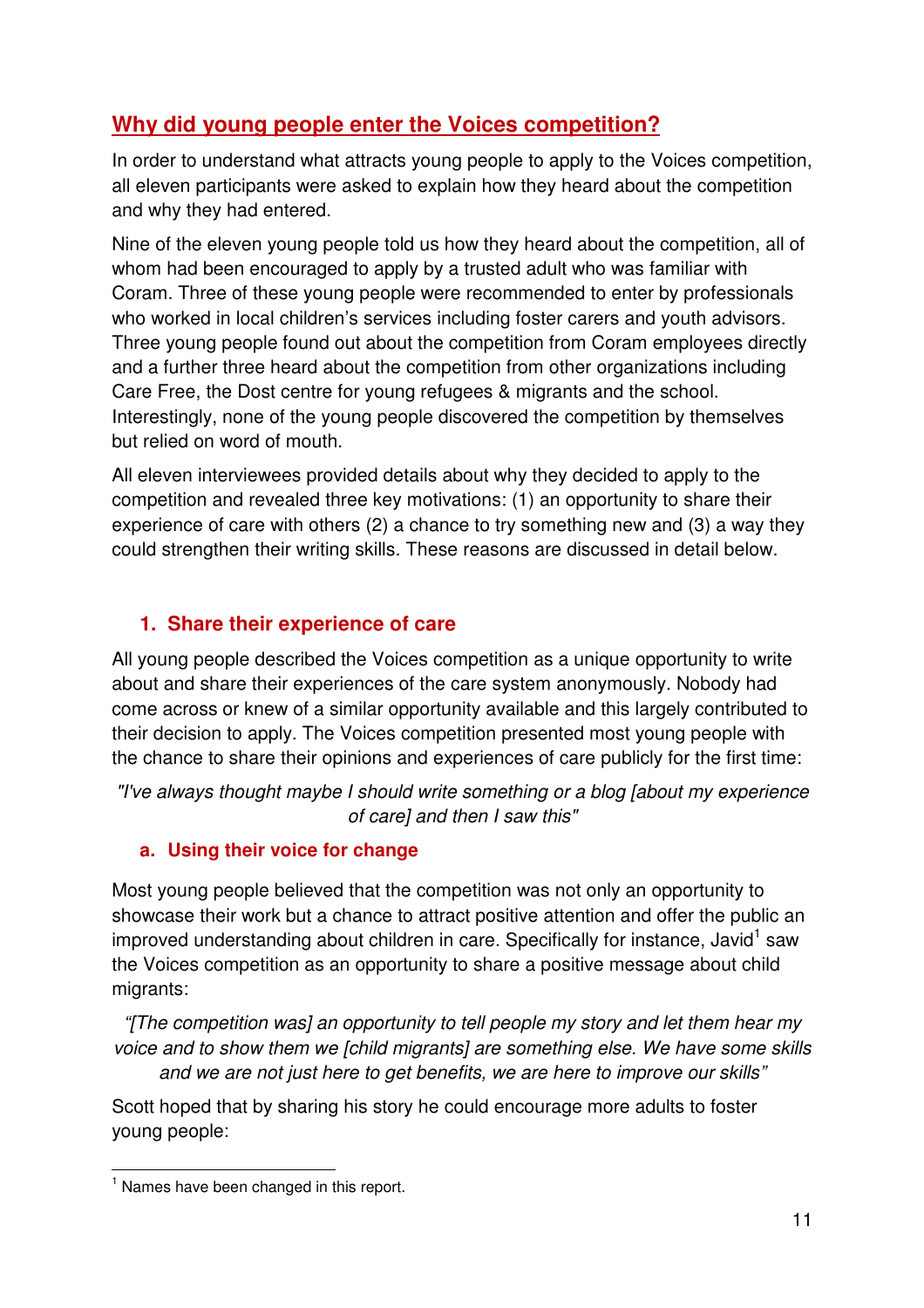*"I've always liked writing but then I thought writing about something I know a lot about can help certain people. I thought maybe putting it out there would make people want to foster children"* 

Similarly, Peter hoped his competition entry would encourage people to see children in care in a positive light.

*"My main ambition was to take it [children in care] to a better place, because of all the [negative] stories in the media; I want to change it for the better"* 

Finally Charlotte, who volunteers for her local council, believed that her competition entry offered another and perhaps more effective way of making life better for children in care:

*"Improving the service and giving people a voice I think is so much easier when [I'm talking] about myself or something I have done"* 

# **2. An opportunity to try something new**

All young people revealed that they had not heard about the Voices competition until it was recommended to them by a trusted adult. For three young people, adult encouragement played an important role in helping them to finally decide to apply. Alex heard about the competition from her mum who *"persuaded me to have a go"*. In turn, Charlotte explained that she was encouraged to submit a story to the competition by someone who knew she already enjoyed writing songs; this instilled the confidence in Charlotte to write her first story.

# **3. Strengthen writing skills**

Perhaps as expected, all entrants had an interest in writing and some young people looked at the Voices competition as an opportunity to practice and strengthen this skill. Jasmin explained while she lived in Haiti she used to write raps and poems in Creole and the competition offered an opportunity to practise her talent in English, her second language:

#### *"It gave me the opportunity to go back and do what I like"*

Scott also saw the Voices competition as an opportunity to strengthen his writing skills and improve his CV. Scott realised that the competition was a good opportunity to distinguish himself from his peers:

*"I thought entering the competition might be something fun to get involved in and not*  a lot of people in the school were doing it. I thought it would give me something *above everyone else"*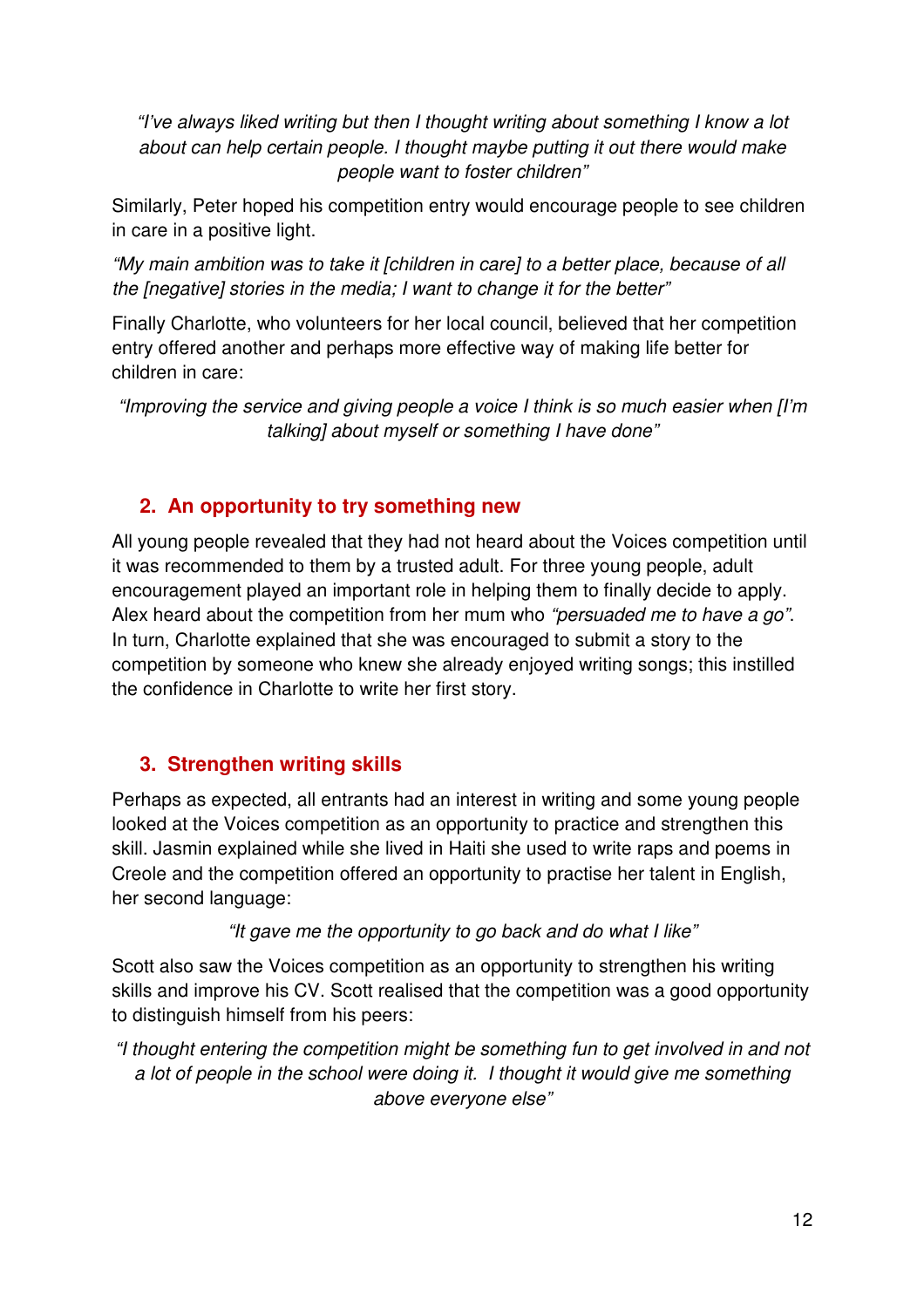# **How young people benefited from participating in the competition**

All of the young people stated they had benefited personally from participating in the competition and recognized that the competition offered advantages to all those who applied.

The young people noticed that since submitting their entry they had become confident and eager to write and share their work with other people. Young people acknowledged that the competition offered all young people who applied a chance for their talent in writing to be recognized and possibly published. Some young people also revealed that the process helped them come to terms with their experiences of care. In this next section these benefits will be discussed in more detail.

### **1. Improved confidence with writing**

Nearly all interviewees (ten out of the eleven) revealed that applying to the Voices competition had inspired them to carry on with their writing and six believed that the process improved their writing skills and confidence to produce more material.

*"Since [the competition] I have been writing more, I haven't really thought about it [before], but [my entry] was awarded an award and I can write more stuff like this"* 

*"After the competition whenever we had to do some writing…I had a lot of ideas"* 

# **a. Sparked more writing**

Young people enjoyed using writing to express how they were feeling and were eager to explore different techniques and styles. A couple of young people provided examples of other writing they have produced since the competition. For instance, once Charlotte found out her entry was shortlisted she decided to share it with her friends on social media (Facebook and Twitter) and the positive response inspired her to start an online blog where she continues to write about and share her experiences with others:

*"I had never shared anything about myself, online or anything, and I got an email about the competition saying [my story] had got shortlisted, I thought maybe I'll just share it online. If you guys thought it was an OK read, other people might enjoy reading it"* 

Jacob described how the competition not only encouraged him to participate in more writing competitions but helped him to recognize his own talent. Subsequently he felt inspired to pursue his ambition of being a musician and writing his own music and songs.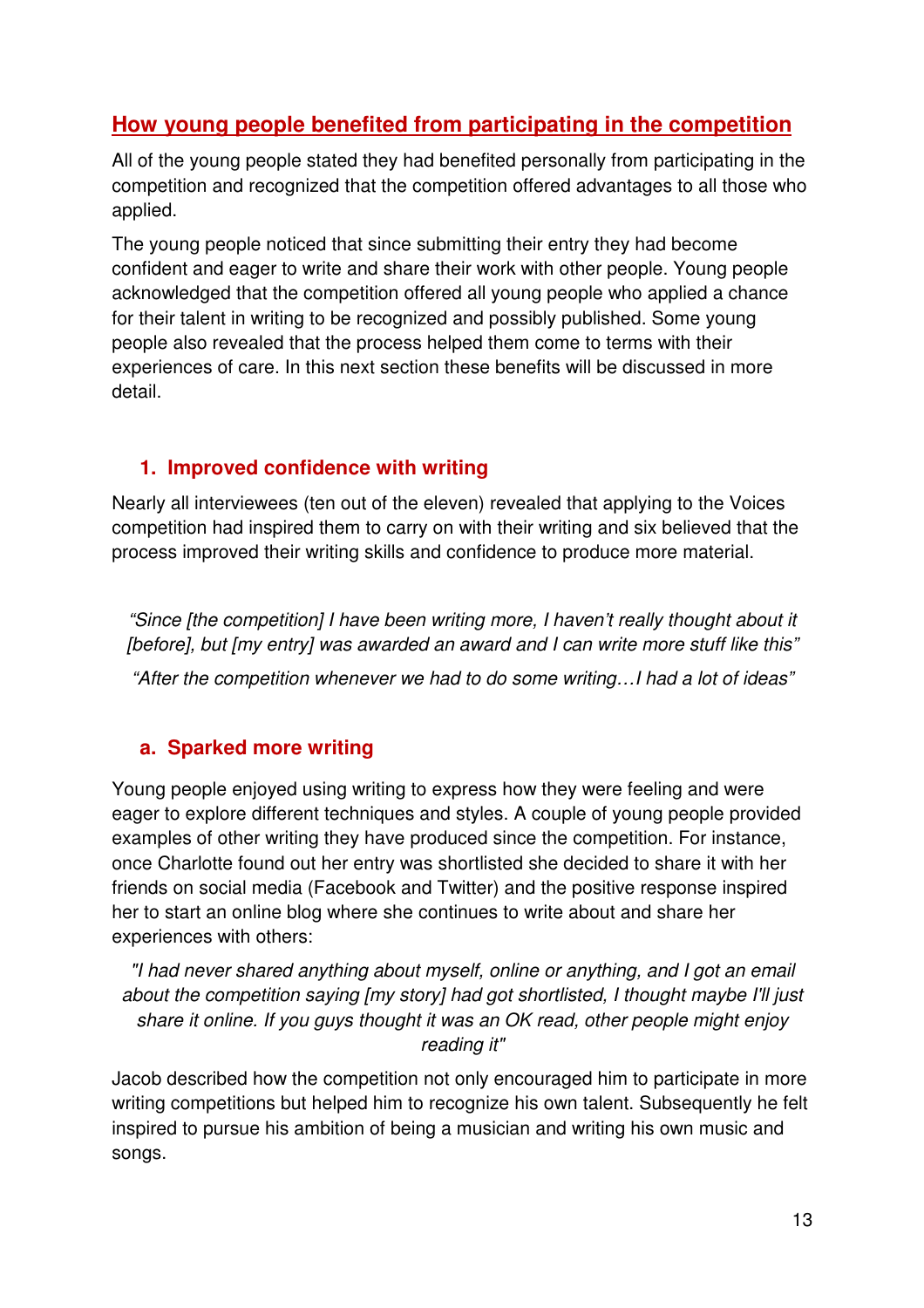*"I'm a musician and I haven't really done that much…and I haven't really given it much effort" "It [the competition] helped me reach for my goals; because I have been invited to competitions before but I never have taken them on…it's inspired me to take on more"* 

# **b. Improved writing skills**

A few young people found it really helpful that Coram Voice requested entrants to produce work that addressed a specific theme. They explained that the topic allowed for them to concentrate on their writing skills and to deliver something of high quality, without the added pressure of deciding what to write about. One young person also added that the competition requirements were well suited for those who are looking to improve their writing skills, *"I can go to that one piece and work on it more once and expand on it"* 

*"If I hadn't been given a theme it would have been hard to come up with some ideas"* 

*"…it was free to enter and the word limit was quite good as well, it didn't put too much pressure on people to write an essay or something"* 

Peter, who has found creative writing difficult in the past, believed the competition encouraged young people of different writing competencies to practise their skills. He noted how Voices had helped him experiment with language. Additionally, John used the competition to write about his experience of care in a different way:

*"It has helped [with] my writing skills and English language; I was able to use different words"* 

*"I have written about my experiences of care in a very structured way and I wanted to create something that was a bit more liberating and free. I wrote a poem and I didn't used standard syntax because the whole point of this is that I am free now"* 

Entrants who did not speak English fluently noted that the competition offered them a creative and enjoyable way they could practise their English. These young people expressed frustration with not being able to write as confidently in English as they do in their mother tongue and recognized they could use the competition to help them express themselves more clearly in English. One young person in particular hopes he can go on to write a book in English about his experience as a migrant child.

*"I don't have much confidence in my English and it actually gave me a bit more confidence"* 

# **2. Willingness to talk about their time in care**

Four young people believed applying to the Voices competition had helped them come to terms with living in care. These young people explained how it is still difficult and uncomfortable for them to talk about being in care. Voices presented a safe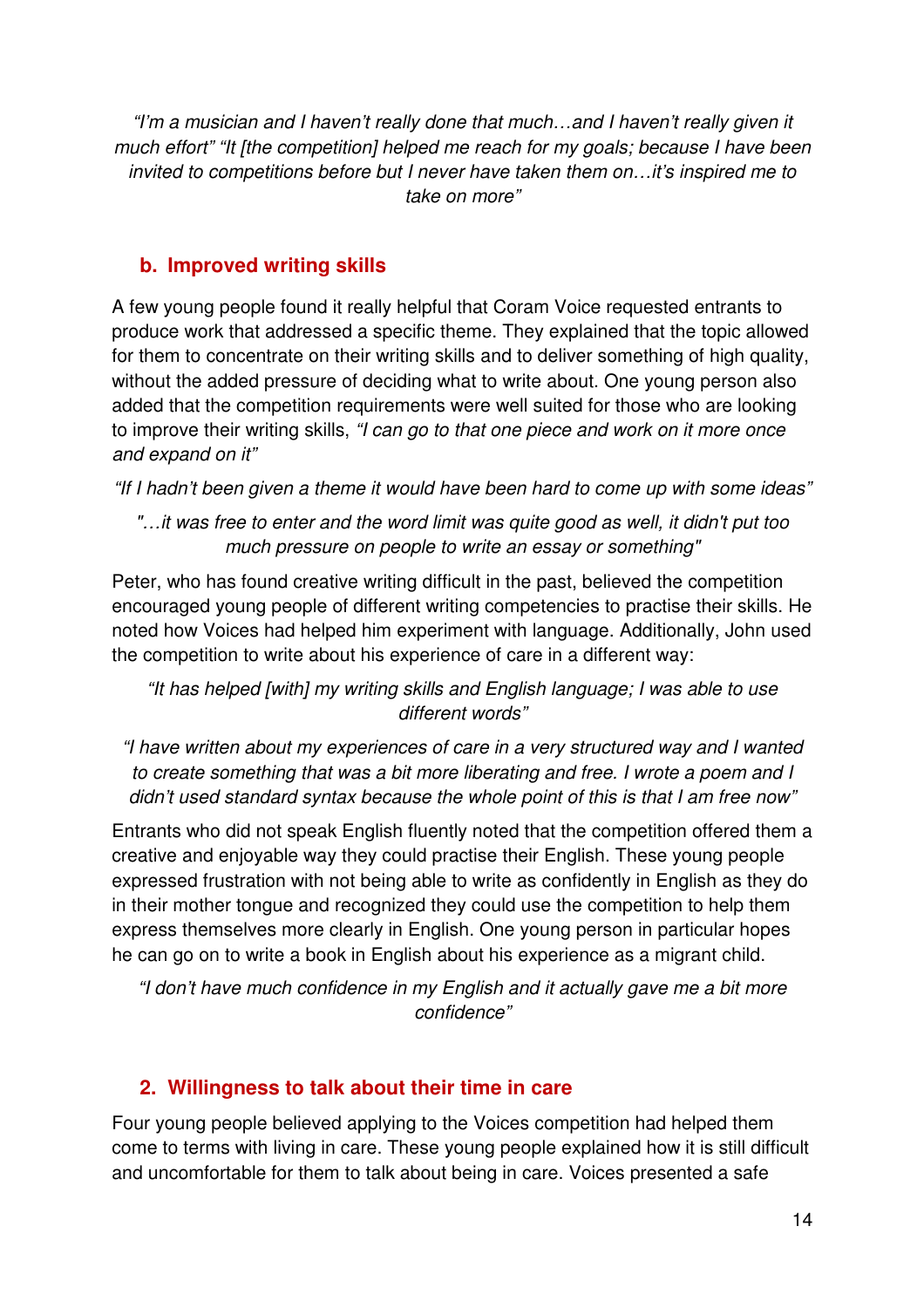space where they could reflect on their experiences and emotions during this time. Allie spoke about how the competition was a *"safe opportunity to share your personal story…it's a wonderful way to embrace your history and yourself"*.

Catherine appreciated that the competition gave her an opportunity to share how she truly felt about the care system without having to worry about what professionals might think.

*"I gained confidence to share parts of my life that I would have been ashamed to share before"* 

*"To put what you feel on a piece of paper is quite therapeutic"* 

Similarly John who wrote about the challenges he experienced as a care leaver explained:

*"For care leavers sometimes the most liberating thing is to be able to talk about other things that are not so nice"* 

Charlotte used the protagonist in her story, a butterfly, to describe and represent the vulnerability, strengthen and bravery she exhibited during her time in care and how these experiences have shaped who she is today. Charlotte explained being able to share stories of her childhood with others without speaking in the first person was helpful for her to be able to reflect on her own experience and for others to *"understand how I feel…and understand me a bit better"*.

# **3. Being recognizing for their talent**

All of the young people explained how they appreciated being distinguished from other young people because of their writing skills rather than what they have been through.

*"If someone said something good about work that you have done and you don't know them it kind of means a bit more…it's more about the work then me as a person and I like that"* 

*"When you have other people, people who you don't know, come up to you and congratulate you, it feels really good"* 

Charlotte believed that entrants who did not get shortlisted also benefitted the same way:

*"You still get recognized even if you don't win a category or shortlisted you still get recognized for doing something good for yourself"*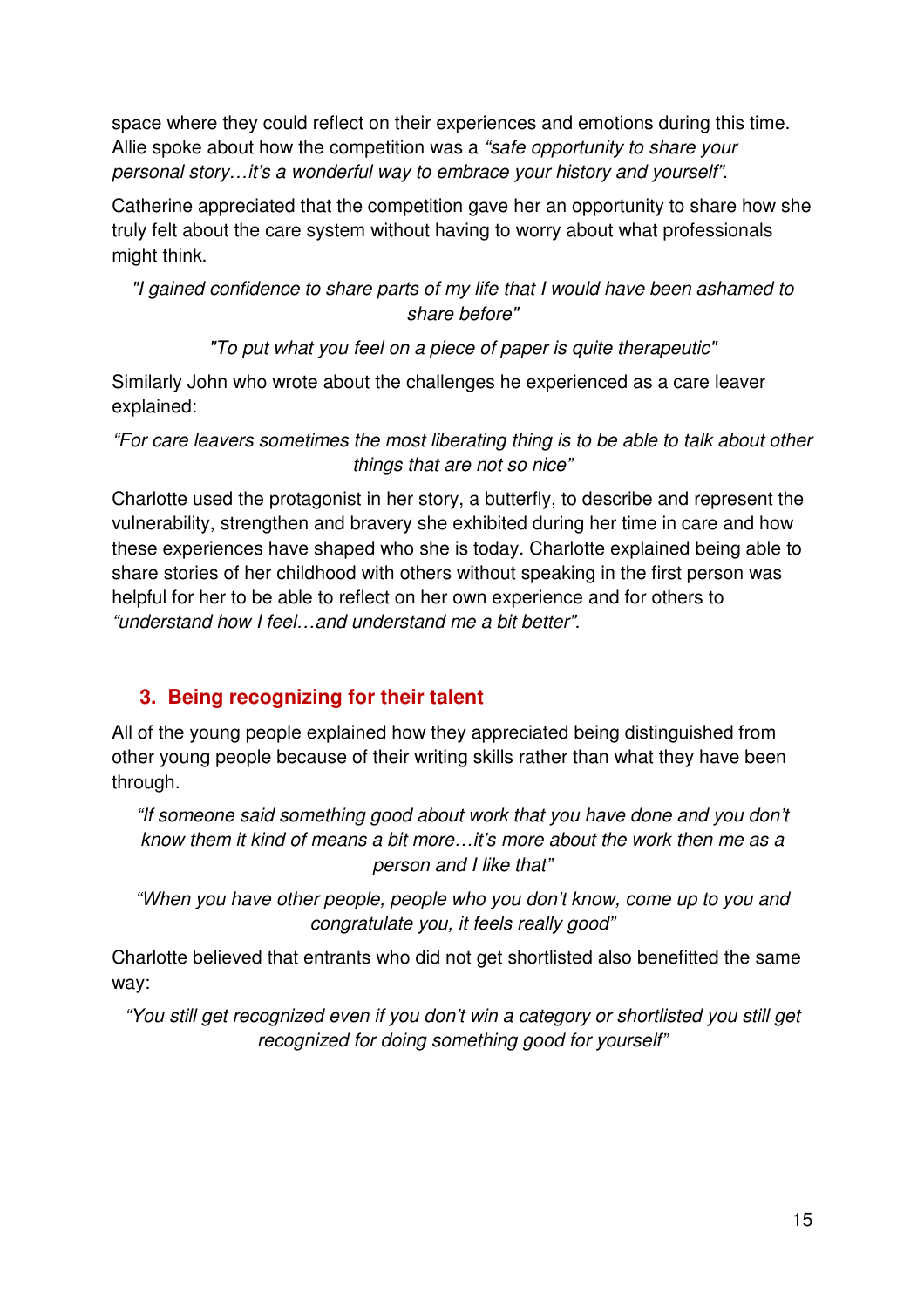#### **4. Getting work published**

All young people interviewed were shortlisted and agreed that being selected was not only an exciting prospect but had also attracted opportunities for further exposure.

*"It is kind of like opening a door, it can be the start of a journey for you if you let yourself open that door. It opens up new opportunities and also it shows people the potential you have"* 

Following on from the competition, three young people were offered the chance to publish their entry competition online for other young people and professionals working in children's services to read.

Jasmin explained *"when I was applying I just wanted to give it a go and see if I can do it"* however her social worker was very impressed with what she had written and (with Jasmin's permission) she shared her work with other colleagues and published it on the council's website:

#### *"I was nervous [about publishing the work on the website], but when people were coming up to me and saying it was really good, I actually felt happy about it"*

Scott also spoke about how since he applied to the competition last year (2016) he has and is still is being offered opportunities to share his written piece publicly with others. Scott has been invited by Coram to record a YouTube clip of his entry and read it out loud to young people who were shortlisted for the competition this year.

#### *"I read it for [-] from Coram, she recorded it and then that went on YouTube and the interview [I did] as well"*

Scott also explained he wouldn't have known how supportive his school peers were if it wasn't for the opportunity he had to share his work on stage with his year group:

*"I was kind of nervous because I didn't know how people in the year group would react, but after [I shared my work] some people were like 'if you ever need to talk…' [and] just because of that one piece I have got a lot of people who have my back"* 

Finally Charlotte explained she didn't expect to receive as much attention as she did for her competition entry and valued the opportunity of having her work recognized:

*"I thought it [the competition] was quite a closed thing and that not many people would see it, but actually since the competition [my entry] has been all over Twitter and Facebook. I logged on to Facebook and saw my story and was like 'woah'. It was kinda nice"* 

### **5. Meeting others like you**

All interviewees were invited to Coram's Voice's award ceremony. Of those who could attend, all enjoyed the event and particularly liked the opportunity to meet other young people who had had experience of the care system: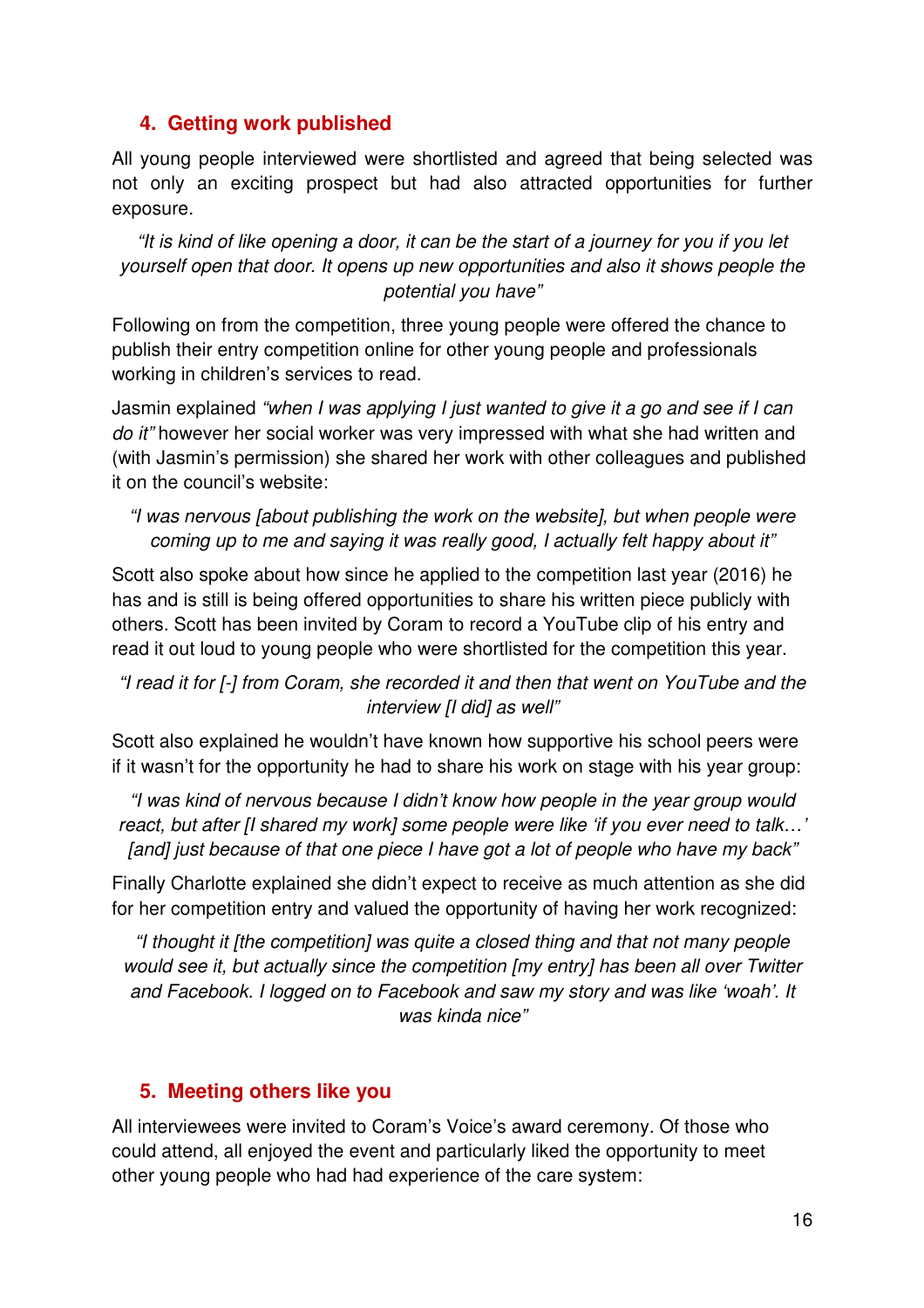*"I met a lot of competition entrants and because we were all in the same situation we all got along really well. I felt like I made some friends that evening, we are all in the same situation and I can understand what they are writing about"* 

Some young people explained that speaking to other young people in care and hearing their stories made them feel less lonely and helped them deal with problems of their own:

*"You feel it's not just me going through a really hard and difficult problem. You see other people…and see other people have gone through it as well and it well help you deal with situations"* 

# **6. Experience of public speaking**

The winners of the Coram Voice competition were invited to read their competition entry out loud to everyone at the awards ceremony. All interviewees who had this opportunity explained that although it was a nerve racking experience, they felt proud and more confident to be able to speak in public in the future.

*"I did not want to do it, [my social worker] pushed me out of my comfort zone and it felt so great. The way I read it was the way I wanted it [to be done], no one else could do it the way I did it and it felt so great"*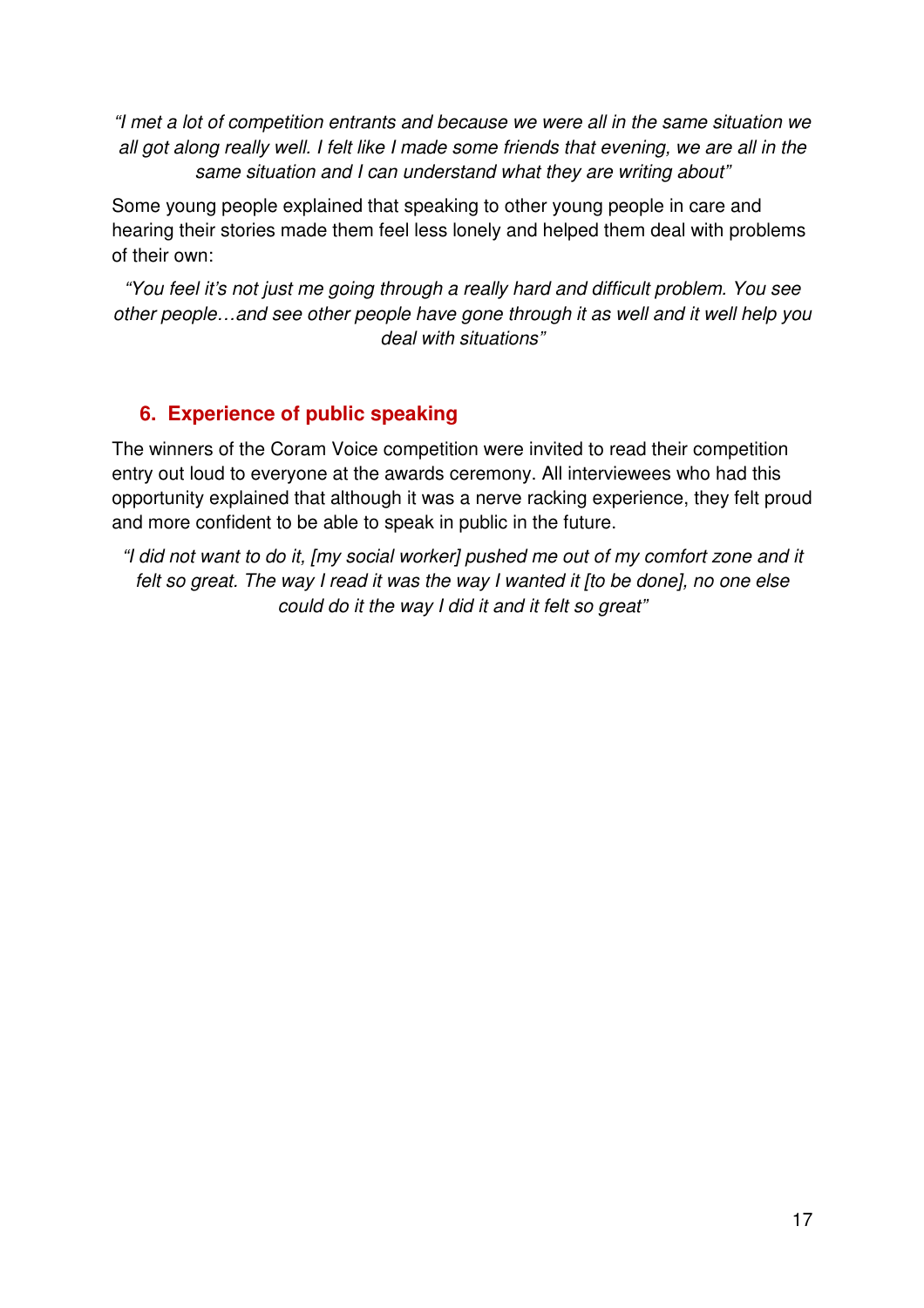# **Conclusion**

The aim of this evaluation report was to understand why young people decide to apply to the Voices competition and find out if the competition helps them in any way. After conducting eleven interviews with competition entrants aged between 14 and 24 who had experience of the care system, we were able to gather an insight into what kind of young people the competition had attracted and what impact (if any) participation had on their lives.

Demographic data collected when young people apply to the competition revealed that girls in secondary school, aged between 12 and 18, are most likely to take part. However this looks to be changing, this year (2017) the competition saw an 11% percentage point increase in male participation, compared with 2016.

Findings from eleven interviews conducted with entrants offered a good understanding of the reasons behind why young people decide to apply to the competition. For all the young people, the Voices competition offered them a unique opportunity to share their experiences of care creatively and anonymously. Interestingly, all young people revealed that their decision to apply was influenced by the possibility they could improve public understanding of children in care. Interview responses also revealed that young people applied to the competition for one of three additional reasons: (1) to share their experience of care with others (2) to strengthen their writing skills (3) to try something new.

Having had time to reflect on their experience of the Voices competition, young people participating in the interviews were in a good place to comment if they thought the competition had impacted on them in any way. All young people revealed they were pleased they took part and believed they had benefitted in some way from doing so. The process of producing a written piece exploring their experiences of care, offered a chance for young people to practise their creative writing skills with a subject they felt passionate about. Young people found it helpful that the competition offered entrants structure through the provision of a theme and word limit. This was especially the case for entrants who did not speak English fluently who used the opportunity to practise expressing themselves more clearly in English. Perhaps unexpectedly though, this process also helped some young people come to terms with their time in care. Young people spoke about how the process of writing as *"liberating"* and as a cathartic experience where they could explore how they really felt about the care system.

For some young people, the competition sparked a journey of writing and sharing more about their lives. A few respondents revealed that they had started an online blog or have intentions to write a book or share their feelings through music. In addition, young people also acknowledged the competition offers all entrants who are shortlisted the opportunity for their talent to be recognized by people who they don't know and possibly having their work published online by Coram Voice.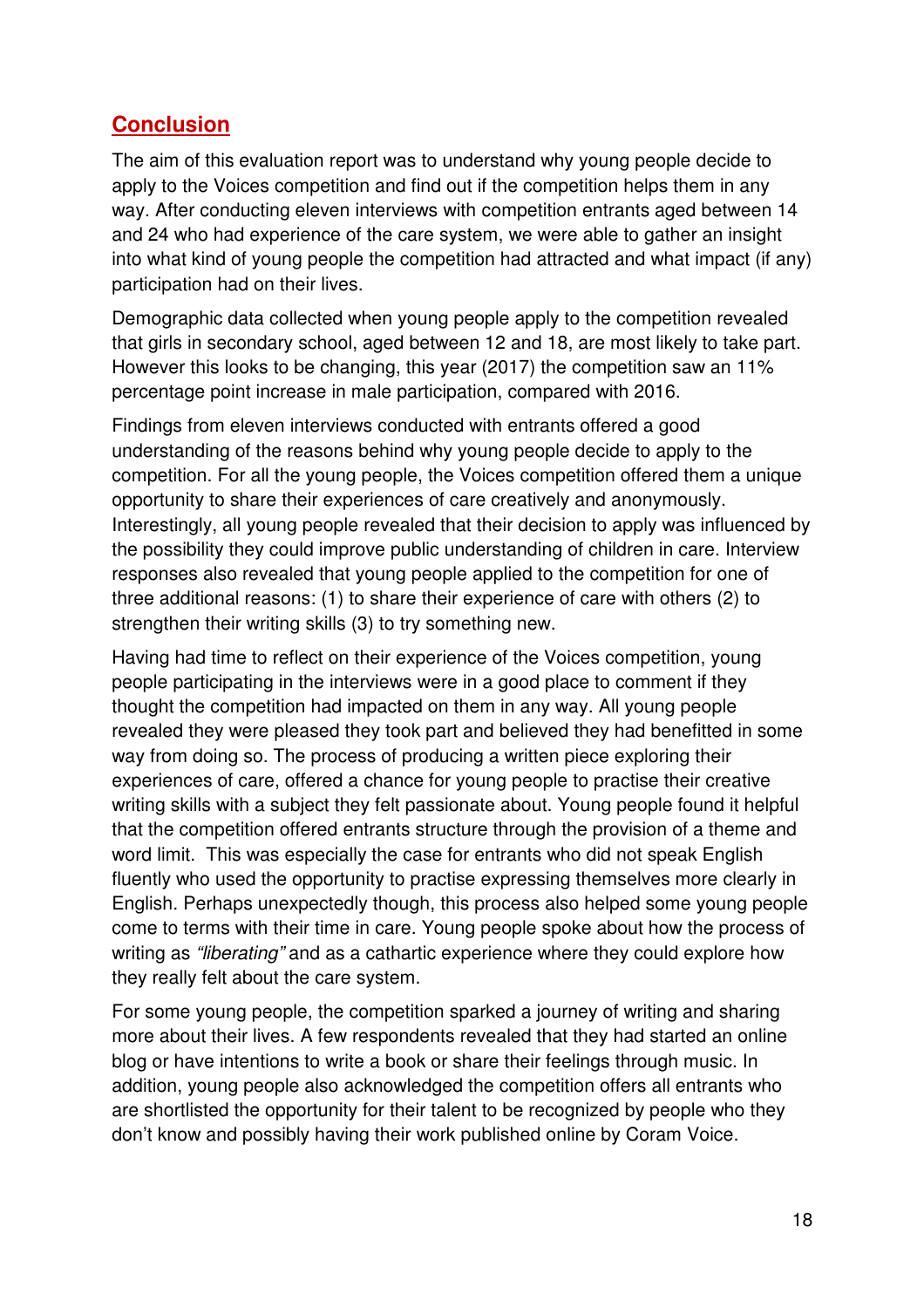Overall, this evaluation has revealed that young people felt that the competition paved a different path and unique way for young people to share their views of the care system. Young people also felt that Coram Voice was committed in promoting their voice by actively sharing their entries with other people. Finally, young people described Voices as much more than a writing competition, it provided a chance to prove to themselves and to other people what children in care are capable of.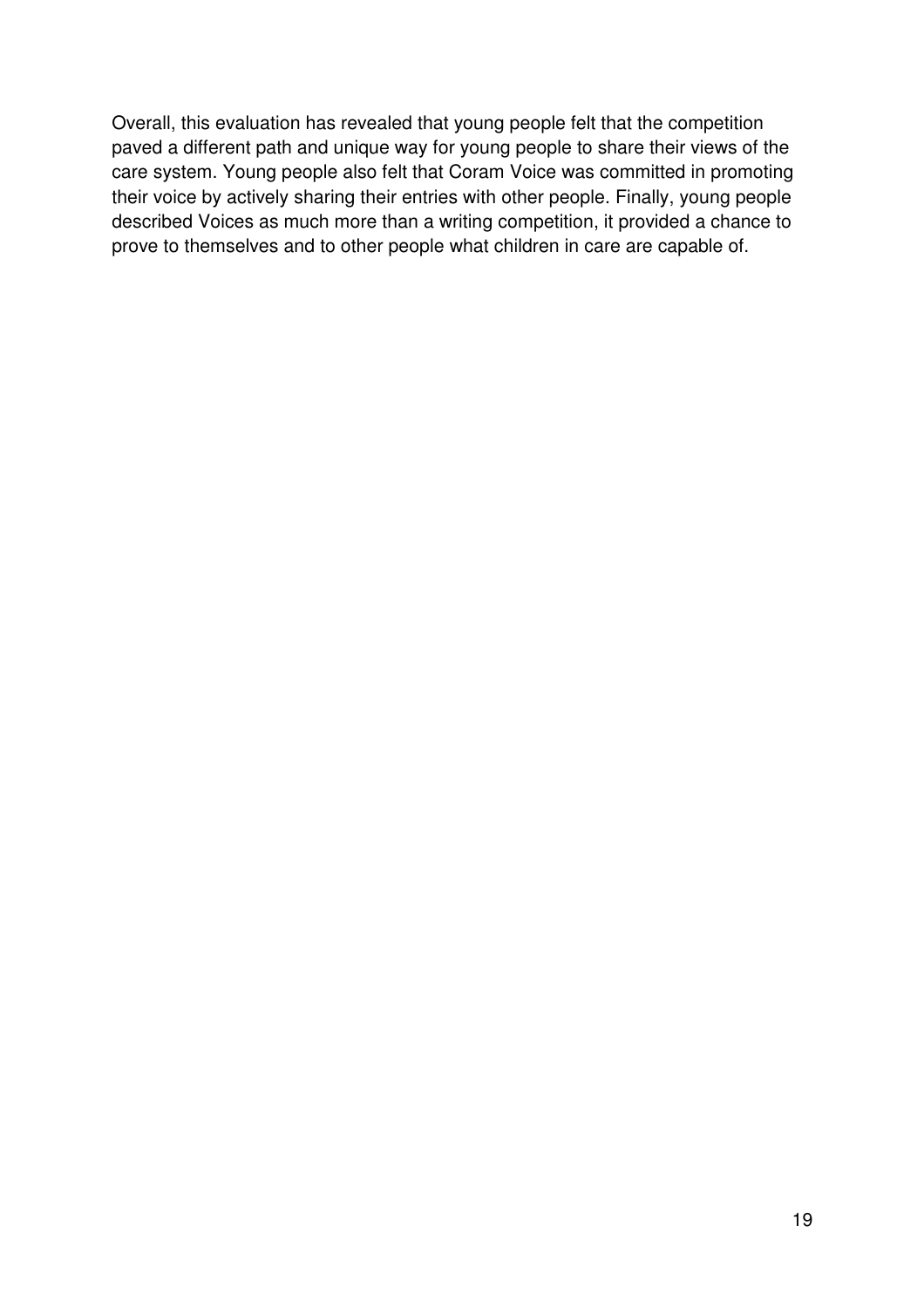# **Recommendations**

Ten young people put forward suggestions about what could be done to improve entrants' experiences of the competition.

### **1. Opening the competition up to different kinds of written entries**

Five young people suggested broadening the competition requirements to allow for different types of written entries to be submitted. Many of the young people who applied revealed they also had an interest in writing and producing songs and would welcome the opportunity to send the judges a performance of their song. These young people believed that the chance to submit more creative pieces (for example song, rap, comic strip) could encourage a larger talent pool to the competition.

*"I think it will attract different people. Not everyone who is looked after wants to write a story, they might want to write a rap or a song"* 

*"Not everyone is into spoken word…they might want to rap it…and more people would actually be interested in doing it instead of thinking it is like a English writing [homework]"* 

John thinks this change could make the competition *"something less traditional"* and *"you'll get more people who want to join the competition"*. John, who participated in 2016's competition, also suggested more thought could be given to the competition writing theme to allow for entrants to share not only positive but also challenging moments of their time in care.

*"I think people interpret a care leaver competition as write something soppy about something that happened in your life and I don't think that necessarily represents everything that care leaver goes through"* 

# **2. Wider advertising across different media**

All young people found out about the competition from a trusted adult and as one young person explained *"if it wasn't for the worker telling me I wouldn't have known"*. Perhaps then more thought can be given into how Coram Voice can reach children in care directly; one young person suggested using social media to connect with potential entrants:

*"There's loads of young people that are really talented with writing and I would want to say 'do this' but I don't always have the information and I don't know when it is coming up"* 

*"I think definitely promoting it more through social media and also within [children's] the service, because a lot of professionals in the service didn't know about it either"*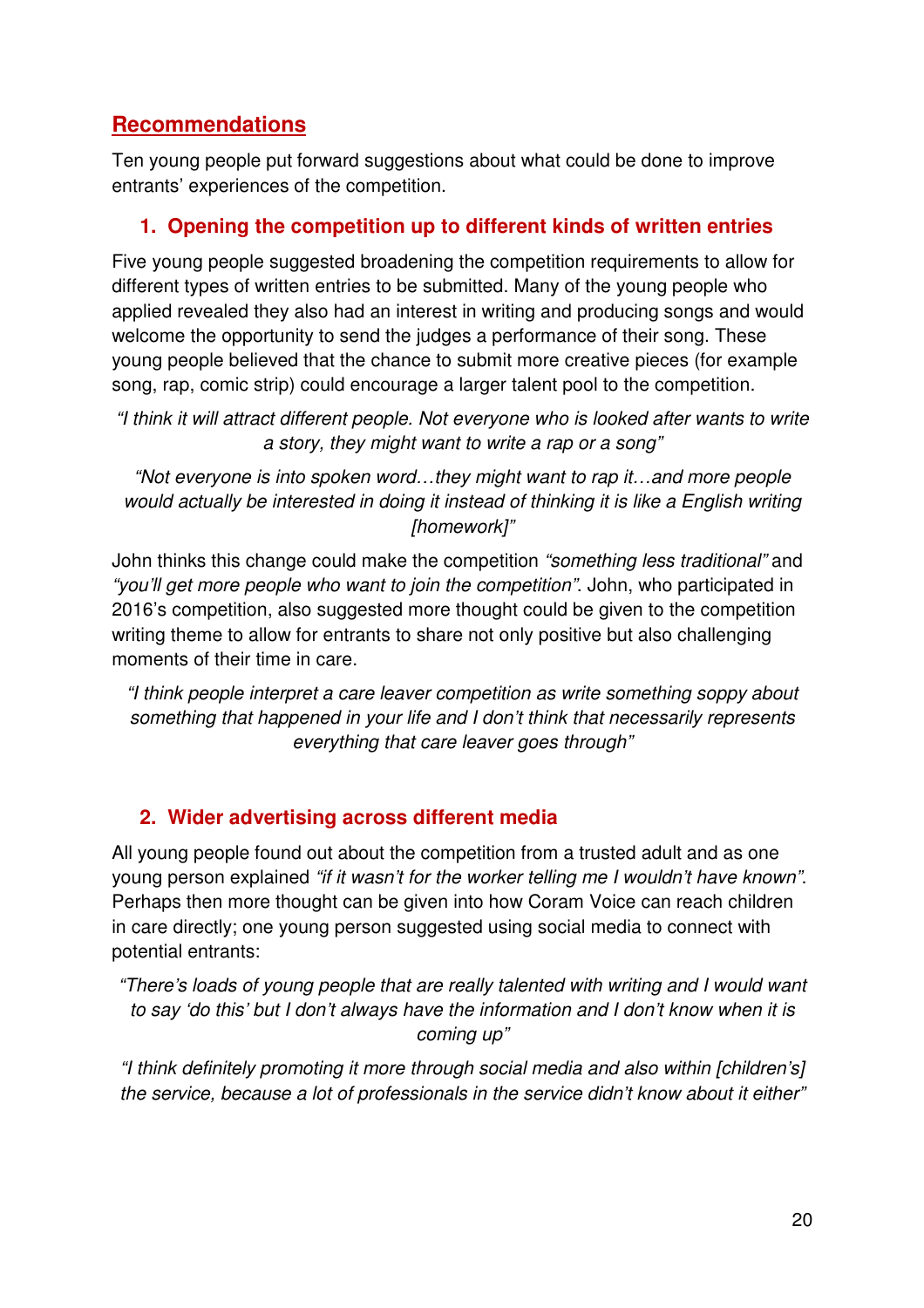### **3. Adaptations to the awards ceremony**

Findings reveal that those young people who attended the awards ceremony very much enjoyed the event, seven entrants offered suggestions on how the event could be run even more smoothly.

#### *a. Access to event details earlier*

Two out of the five would have preferred more information from organizers about the location and plan for the awards evening. Jacob, who lives a couple of hours from London, would have found it helpful to know the location of the awards ceremony earlier in order to give himself and his foster carer more time to prepare for the travel. Catherine took part in the competition last year when the ceremony was held in the afternoon however could not attend as she works full time, Catherine stressed the importance of holding the event at a time suitable for those who work during the day. In addition one young person also suggested hosting the event in a bigger venue.

#### *b. Introduce ice breakers*

Young people appreciated the opportunity to meet other young people in care at the awards ceremony and two suggested they would have found it helpful if the organizers introduced activities that encouraged young people to get to know each other and keep in touch:

*"Some activities at the beginning [of the event] to help us socialise with the other people who took part, because I felt very shy, and it would've helped me to feel more comfortable"* 

#### *c. Offer all shortlisted entrants a chance to share their work*

All shortlisted entrants were invited to the awards ceremony however only the winners and runners up were offered the opportunity to read their written piece aloud to everyone. Two young people were particularly disappointed they could not share their work and explained although they didn't win they would have still liked to have their work recognized. Peter was excited about the thought of sharing his work and had been practising reading his piece aloud for the event; as such he was very disappointed to hear that he would not be able to share his work because he was not selected as a winner:

*"I did [want to share my work] I was obviously a bit nervous but I still wanted to do it to see how it goes"*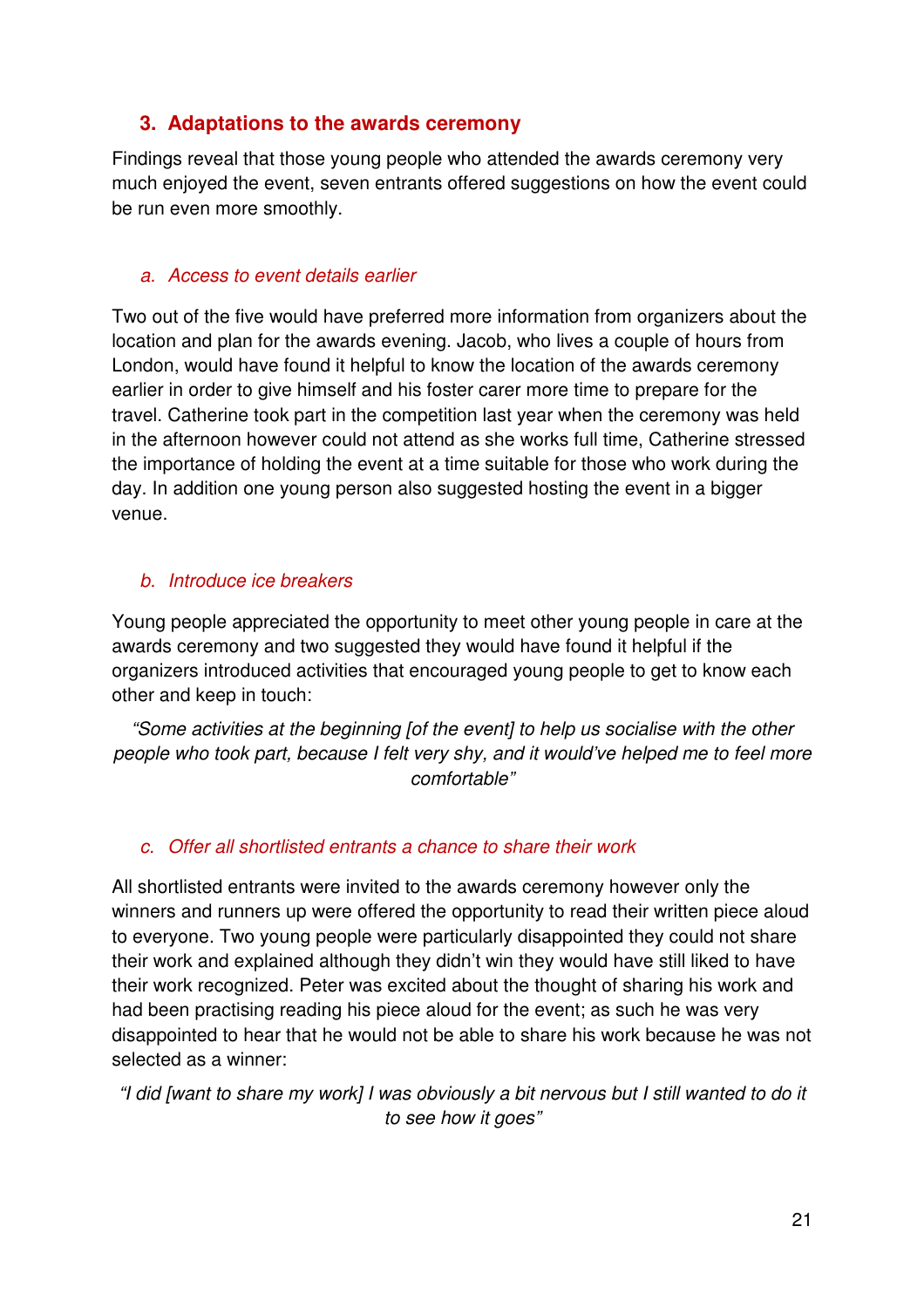#### *d. Provide entrants with expert advice on developing their writing*

For many young people who applied, the competition was the first time they had shared or tried writing about their experience of care. John, who attended the ceremony in 2016, thought that the event could have supported and encouraged young people's writing skills more. John suggested perhaps inviting a professional poet or writer to the awards ceremony to share some of their work and offer advice to young people on how to carry on with and improve their writing.

#### *"It would have been nice if they had someone speaking who was a poet who shared some of their work"*

John also spoke about how he would have found it helpful if the competition offered some basic writing tips or guidelines to help him get started with his entry:

#### *"I would have appreciated some sort of workshop as I don't have any experience of writing"*

However not all young people were keen on Coram Voice offering writing tips, Jasmin explained "*actually I would prefer without…when you do it yourself it is 100% you*".